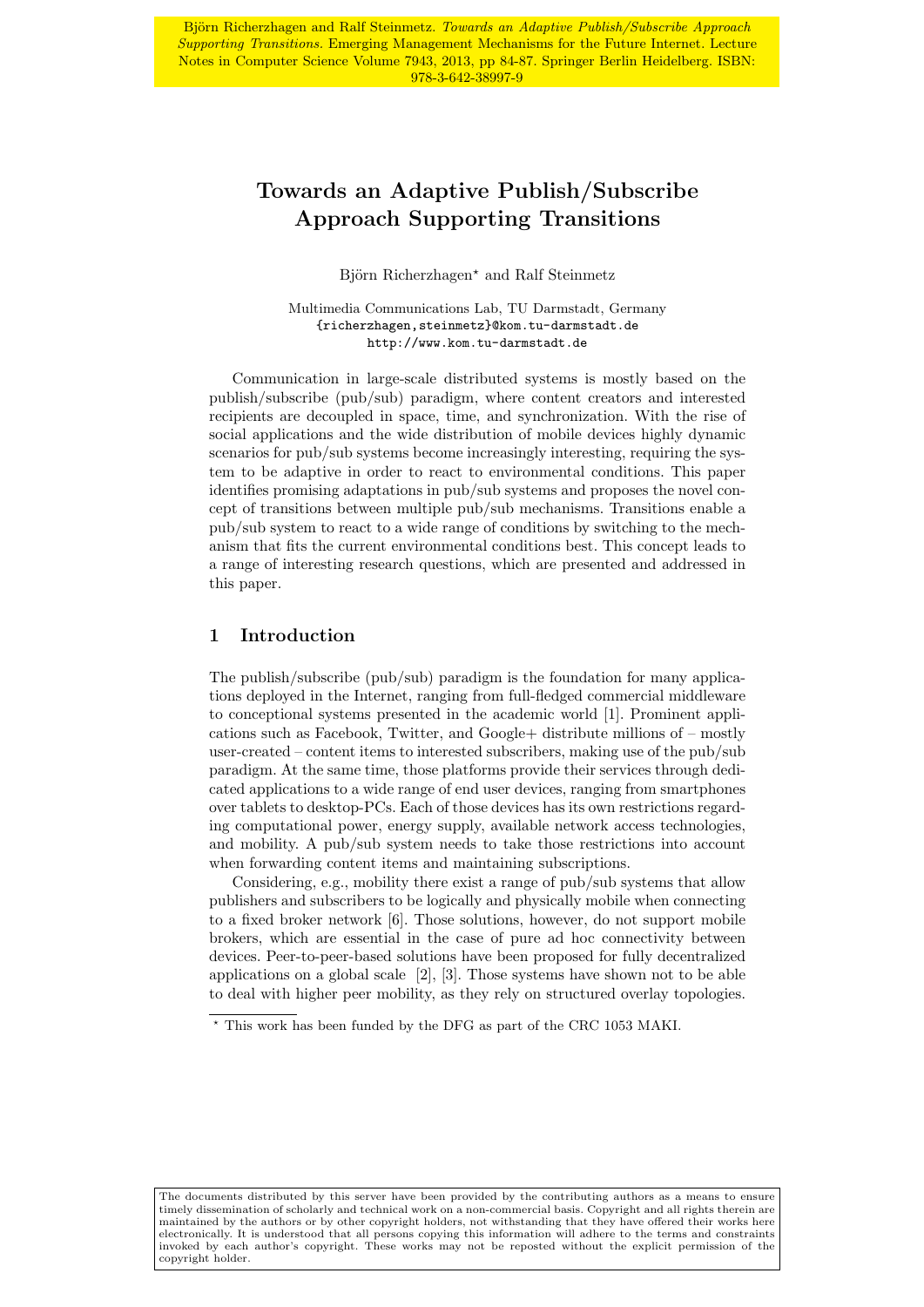#### 2 Björn Richerzhagen and Ralf Steinmetz

Systems that are specifically designed to support mobile brokers are mostly limited to a local scale and operate as an isolated application [4], [5].

Each of the aforementioned approaches provides a viable solution to a limited set of environmental conditions, for example regarding peer mobility or scale of the overlay network. However, in a real-world application scenario, these requirements can vary significantly, rendering isolated solutions ineffective.

This paper proposes a novel approach towards a highly adaptive pub/sub system that supports heterogeneous devices as well as locality and mobility of publishers, subscribers, and brokers by allowing transitions between different pub/sub mechanisms. The goal is not to reinvent pub/sub, but to provide a methodology that allows existing mechanisms to be adapted and exchanged depending on the current – possibly local – situation, and to understand the impact of different such adaptations on the system. The novel approach of seamless transitions between pub/sub mechanisms rises a number of research questions:

- Between which pub/sub mechanisms can and should transitions occur?
- What are the costs and benefits of these transitions?
- How, when, and by whom are transitions triggered?
- How is a stable system behavior ensured during and after a transition?

In order to tackle these questions, key transitions in a pub/sub system are identified and thoughts on their realization are given in Section 2. A conclusion and first results are presented in Section 3.

# 2 Transitions in Publish/Subscribe

As stated in the research questions, key transitions are to be identified and studied regarding their cost and benefits. Promising candidates are presented in this section, together with initial thoughts on their realization.

Decentralized vs. Centralized Broker Networks. Current pub/sub broker networks are either decentralized as a peer-to-peer network or to some extend centralized, for example only on trusted machines in a cloud. For most applications, the load on the system can change significantly, depending on the time of day or on events in the real world. Therefore, adaptation possibilities between centralized broker networks and peer-to-peer approaches are to be investigated. A system might provide its service in the centralized manner as long as the workload remains below a certain threshold. As soon as this threshold is exceeded, the system adds additional peers to the broker network in a peer-to-peer manner. Finally, the whole system could adapt into a peer-to-peer overlay, thereby lowering the load on the service provider's infrastructure. A locally bounded topology transition could be of great interest in the dense presence of mobile devices. Such devices could then form an ad hoc overlay that deals especially well with mobile peers to relay messages [7]. One promising approach regarding the construction of overlay networks with arbitrary neighborhood properties is T-Man, proposed by Jelasity et al. [8]. The author's work could serve as a starting point for an abstraction of overlay topology transitions.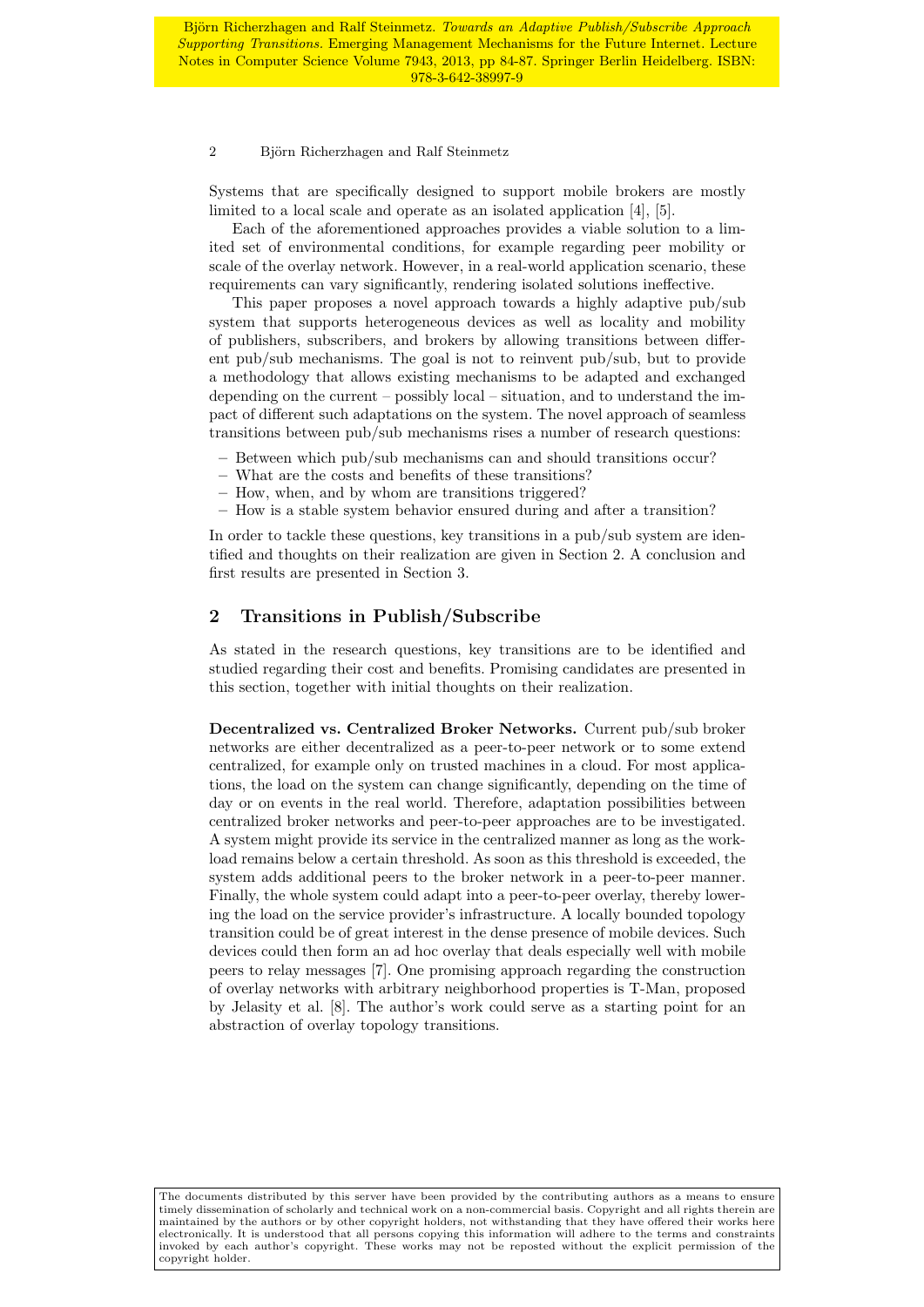Towards an Adaptive Publish/Subscribe Approach Supporting Transitions 3

Channel-based, Topic-based, or Content-based. The power of the pub/sub paradigm comes from its flexibility regarding subscription and publication semantics. There is a trade-off between filtering overhead for the broker network and expressiveness of the messages, which manifests in three categories of systems: channel-based, topic-based, and content-based. Currently, application designers have to decide which category fits their scenario best. The system itself, however, should provide the abstraction and allow for a flexible filter language to support a wide range of applications. Internally, the system has to find a state that provides the best trade-off between message complexity and computational requirements. This leads to transitions between different kinds of content models with the goal of overall complexity reduction, depending on the current workload and the nature of subscriptions.

Exploiting Locality of Content and Interest. An emerging class of applications centers around location-based services. In such applications, interest in content is based on the physical position of a user. Exploiting this property has proven beneficial for the performance of distributed applications, as they are able to move content closer towards the user. There exist a range of spatial pub/sub solutions that address content based on its (logical) position [9]. These systems, however, are not intertwined with a global pub/sub solution and operate in a rather confined environment. Therefore, in our scenario, the system should *locally* adapt towards content-based pub/sub if, e.g., ad hoc communication can be utilized. In such a system, nearby users can benefit from each other if they have related interest. They can, for example, reduce their usage of the costly mobile network infrastructure by exchanging information locally in a peer-to-peer fashion. As a possible side effect, communication between nearby users can occur faster than via a centralized broker network, albeit the communication link might be less reliable. The resulting pub/sub system would, thus, be able to meet near real-time constraints on a local scale, while still being able to distribute messages to interested subscribers all over the world.

### 3 Preliminary Conclusions and Future Work

Current pub/sub systems are isolated applications specifically designed for a set of environmental conditions, based on a rather confined application scenario. In this work, we motivate the concept of transitions between different, well-known mechanisms in order to obtain a highly adaptive pub/sub system. Examples of such mechanisms and the resulting transitions are discussed, as well as potential starting points regarding their realization.

As presented, there exists a range of interesting research questions as to how pub/sub systems can support adaptivity through transitions. Starting with the mechanisms identified above, the costs and resulting benefits of transitions are to be studied in well-defined scenarios. To study the impact of locality and the decentralization of brokers as described beforehand, the scenario of a social